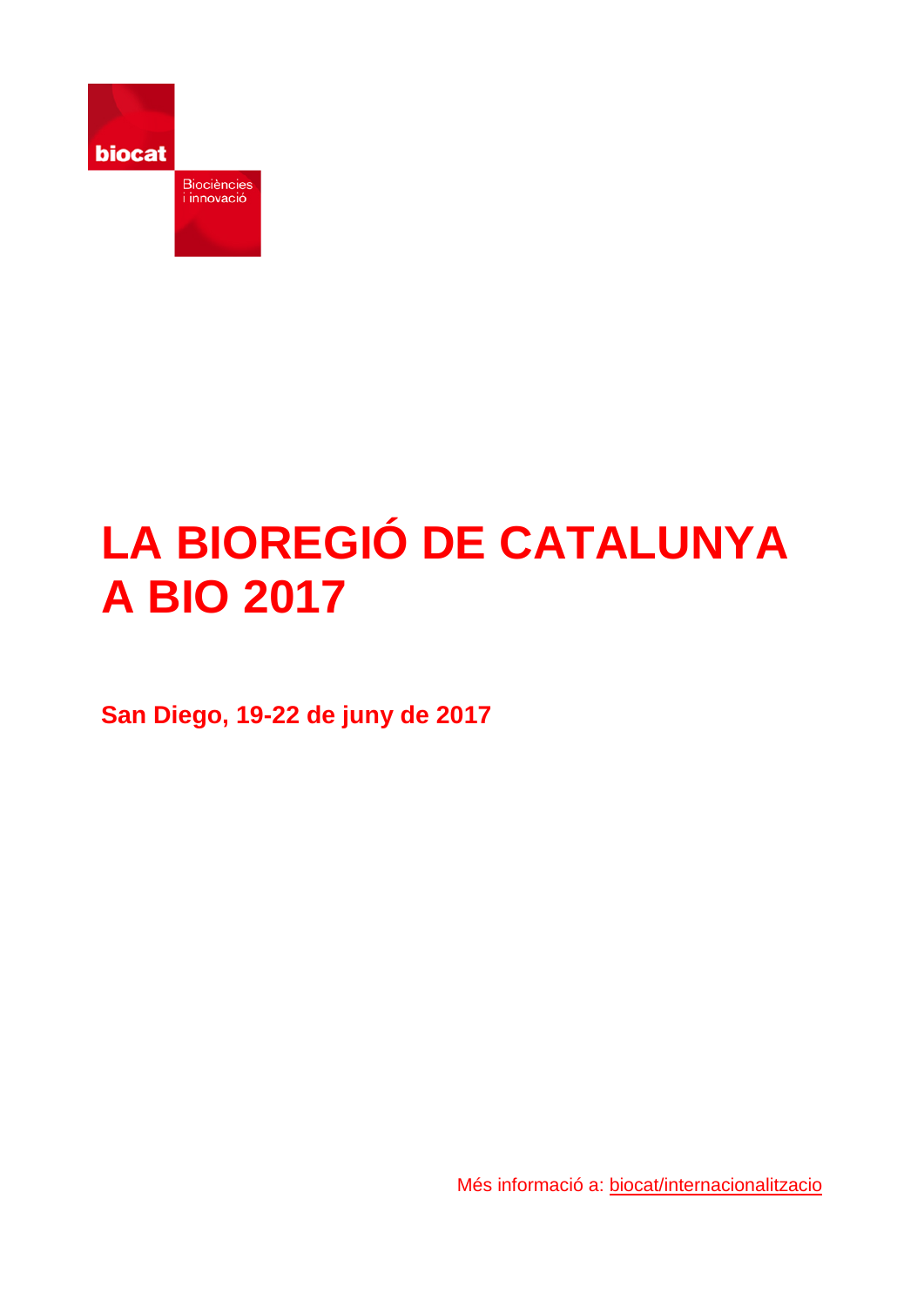# **BIO SAN DIEGO 2017: DADES PRINCIPALS**

- **Fira: BIO INTERNATIONAL CONVENTION 2017**
- **Data:** 19-22 de juny de 2017 (dilluns dijous)
- **Seu:** San Diego Convention Center (San Diego)
- **Organitza:** [Biotechnology Industry Organization \(BIO\)](http://www.bio.org/)
- **Àrea d'exposició total:** 139,35 m2
- **Àrea d'exposició Bioregió:** 33,44 m2
- **Núm. estand general:** 5315 (Spain Trade Commission / ICEX)
- **Entitats coordinadores:** ICEX, Biocat, BioBasque i Ivace

**Més informació sobre la participació de la BioRegió de Catalunya:**

<http://www.biocat.cat/bio2017>

# **HORARI GENERAL BIO SAN DIEGO 2017**

- **Dissabte 17 de juny:** Registre de 13:00 a 17.00h.
- **Diumenge 18 de juny:** Registre de 08:00h a 17.00h.
- **Dilluns 19 de juny:** Registre de 7.30h a 17.00h. Business Forum Partnering de 13:00h a 17:30h.
- **Dimarts 20 de juny:** Registre de 6:30h a 18:30h. Business Forum Partnering de 7:00h a 17:30h. Àrea expositiva de 10:30h a 17:00h. Recepcions de 17:00h a 18:30h.
- **Dimecres 21 de juny:** Registre de 6:30h a 17:30h. Business Forum Partnering de 7:00h a 17:30h. Àrea expositiva de 10:30h a 17:30h.
- **Dijous 22 de juny:** Registre de 6:30h a 17:30h. Business Forum Partnering de 7:00h a 16:30h. Àrea expositiva de 10:30h a 16:30h.

# **BIO 2017: ENTITATS CATALANES PARTICIPANTS**

# **DELEGACIÓ CATALANA: 30 ENTITATS (23 EMPRESES + 7 INSTITUCIONS)**

# **EMPRESES AMB ESTAND AL PAVELLÓ BIOREGIÓ DE CATALUNYA**

| <b>EMPRESES</b>        |
|------------------------|
| <b>BCN PEPTIDES</b>    |
| <b>ORYZON GENOMICS</b> |
| <b>SALVAT BIOTECH</b>  |
| <b>TRIFERMED CBDO</b>  |
| <b>ZECLINICS</b>       |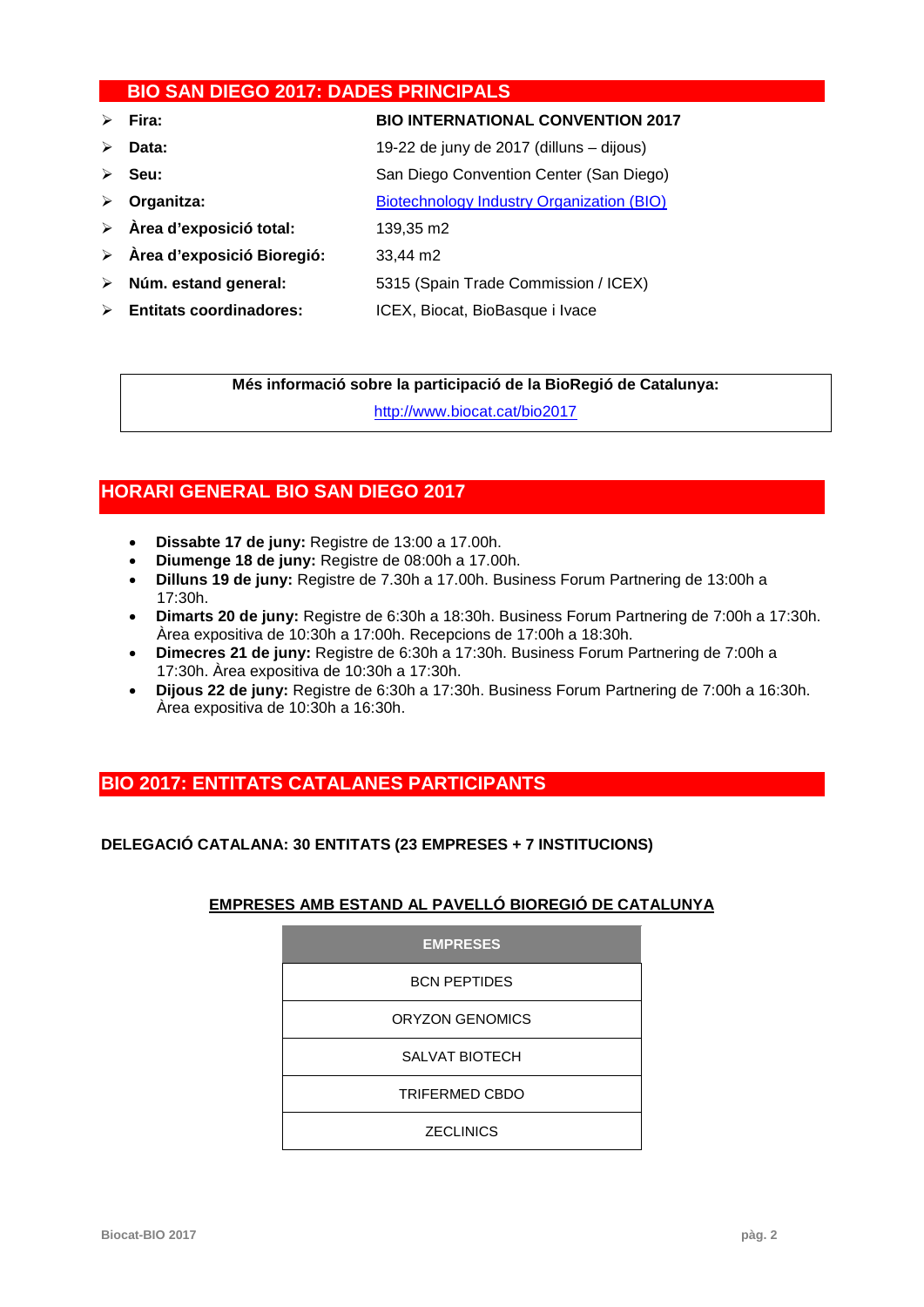# **EMPRESES SENSE ESTAND QUE PARTICIPEN AMB LA DELEGACIÓ OFICIAL**

| <b>EMPRESES</b>             |
|-----------------------------|
| <b>ABILITY PHARMA</b>       |
| ALMIRALL                    |
| <b>ALTA LIFE SICENCES</b>   |
| <b>ARCHIVEL FARMA</b>       |
| <b>BIOIBÉRICA</b>           |
| <b>BIOKIT</b>               |
| <b>ESTEVE</b>               |
| <b>FERRER INTERNACIONAL</b> |
| <b>GP PHARM</b>             |
| GRÍFOLS (Booth 5007)        |
| <b>INTELLIGENT PHARMA</b>   |
| <b>IPROTEOS</b>             |
| J. URIACH Y CIA             |
| NBD   NOSTRUM BIODISCOVERY  |
| PHARMACELERA                |
| READYCELL                   |
| <b>SPHERIUM BIOMED</b>      |
| <b>THROMBOTARGETS</b>       |

# **INSTITUCIONS DE LA BIOREGIÓ AMB PRESÈNCIA A LA FIRA**

| <b>INSTITUCIÓ</b>                                       |
|---------------------------------------------------------|
| <b>BIOCAT</b>                                           |
| CATALONIA TRADE & INVESTMENT - ACCIÓ                    |
| CENTRE DE REGULACIÓ GENÒMICA (CRG)                      |
| <b>INSTITUT GERMANS TRIAS I PUJOL (IGTP)</b>            |
| FUNDACIÓ PRIVADA INSTITUT DE RECERCA BIOMÉDICA<br>(IRB) |
| PARC CIENTÍFIC DE BARCELONA                             |
| VHIR (VALL d'HEBRON INSTITUT DE RECERCA)                |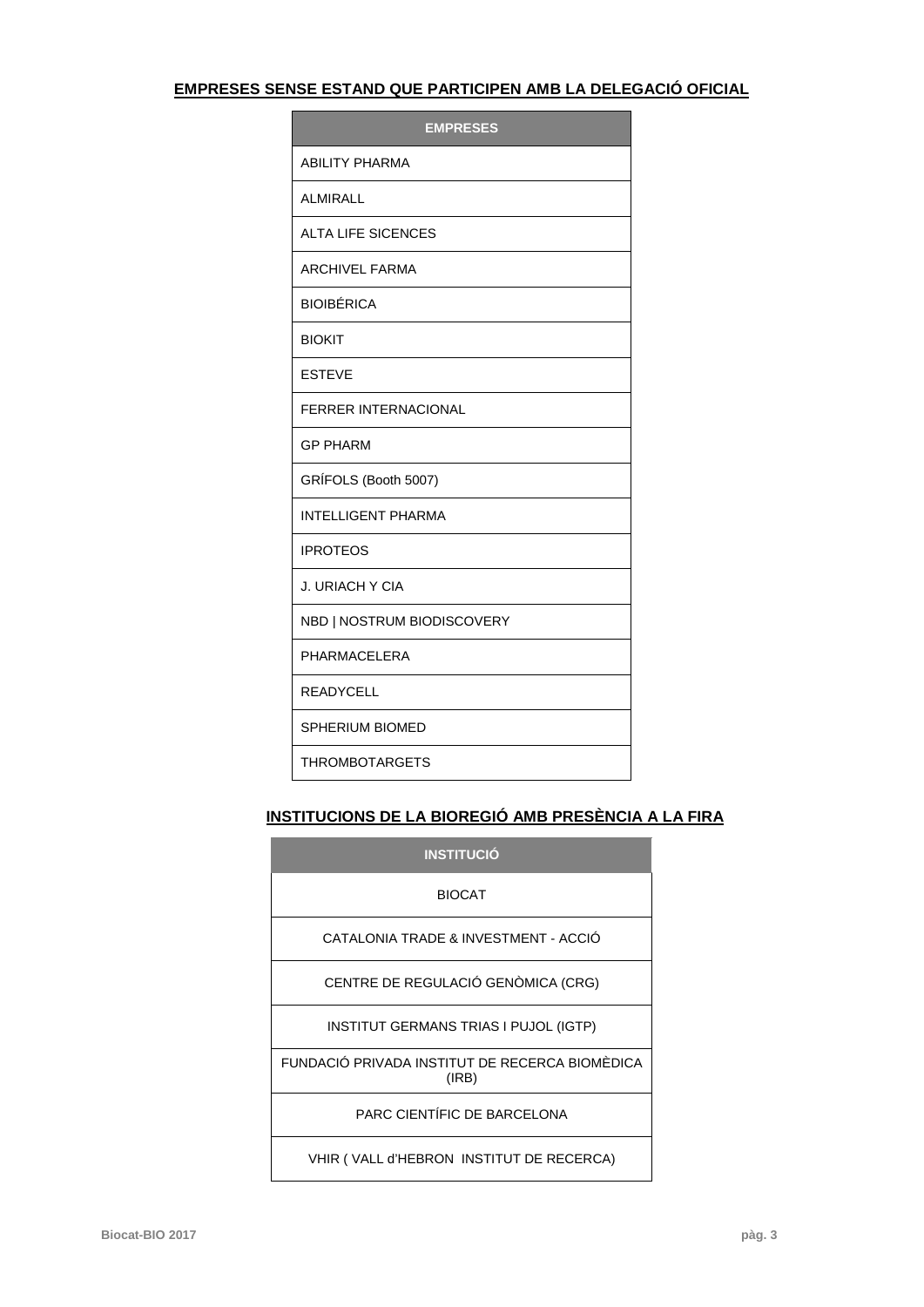# **DESTACATS BIO 2017**

**PARTNERING:** Podeu consultar tutorials sobre l'eina de *partnering* al següent [enllaç.](http://convention.bio.org/partneringresources/)

**COMUNICACIÓ I DIFUSIÓ:** El web de Biocat disposa d'una secció específica on anem recollint tota la informació referent a la fira: [Bio San Diego 2017.](http://www.biocat.cat/ca/que-fem/internacionalitzacio/fires/bio-international-convention/bio-san-diego-2017)

També podeu seguir-nos al Twitter (@Biocat\_cat) i seguir tota l'actualitat de la fira a Twitter amb l'etiqueta [#BIO2017](https://twitter.com/hashtag/BIO2015?src=hash)

# **CATÀLEG**

ICEX publica un **catàleg de tota la delegació espanyola.** *En preparació*

# **LOCALITZACIÓ PAVELLÓ:**

El pavelló oficial espanyol (número 5315), on s'ubica la BioRegió de Catalunya, està situat molt a prop de la zona *Business Forum*, on enguany tindran lloc totes les reunions dels delegats.







Vegeu [aquí](http://bio17.mapyourshow.com/7_0/exhview/) el plànol interactiu amb la situació de cada delegació o empresa.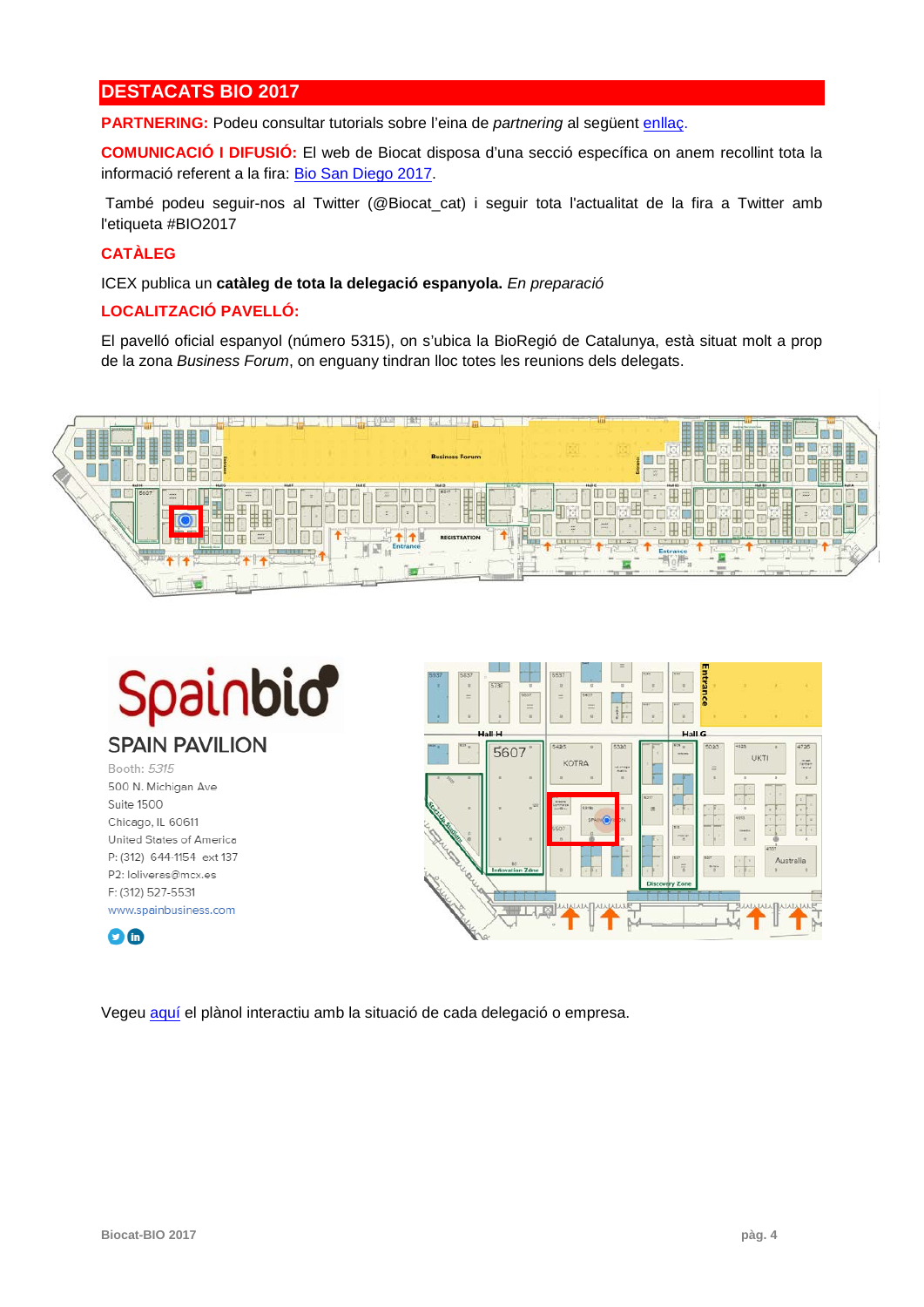# **PROGRAMA D'ACTIVITATS**

Veure programa resumit al següent [enllaç.](http://convention.bio.org/schedule/)

Consulta totes les activitats, classificades per àrea temàtica, en aquest [enllaç.](https://mybio.org/event/tracks_view?event_order=start&event_page=1&owner=other&owner_id=1137536&start=&_ga=1.187917409.898993006.1447861949)

Veure la llista d'empreses participants al següent [enllaç.](https://mybio.org/exhibitor/exhibitor?exhibitor_page=1)

Veure la llista de speakers al següent [enllaç.](https://mybio.org/speaker/6781055?owner=all&speaker_page=1)

# **ACTIVITATS D'INTERÈS PER AL SECTOR (SELECCIÓ BIOCAT)**

## **DILLUNS 19 DE JUNY**

**8:30 – 13:00** Spain Kicks Off 2016 BIO International Convention. Pannel Discussion & Networking Reception. "Biotech IP for Business Development, Licensing & Fund-raising"

**Lloc:** Hilton Gaslamp Quarter, San Diego, CA

**Speakers**: Mike Johnson (MRC Technology); Kevin Noonan (McDonnell Boehnen Hulbert & Berghoff LLP);

Christian Suojanen (Co-Founder & Chairman, TTS Global Initiative).

[Registre Gratuït amb Invitació](https://events.r20.constantcontact.com/register/eventReg?oeidk=a07ee624tns1fbfafca&oseq=&c=&ch=) Prèvia

**09:00 – 10:30** California Lessons for Canada's Life Sciences Industry. New Trends and Approaches in Venture Capital Financing

**Opening Remarks by:** Hon. Reza Moridi (Ontario Minister of Research, Foundation and Science Innovation and MInsiter fo Training, Colleges and Universities), Major Linda Jeffrey (Mayor of Brampton, Ontario).

**Panelists**: Geneviève Guertin (Portfolio Manager, Fonfs FTQ), Alicia Levey (Vice President of Business Development Inception Sciences), Debra Liebert (Managing Director Domain), Susie Harborth (Managing Director BioLabs San Diego General partner, BioInnovation Capital), Jay B. Lichter (Managing Director Avalon Ventures), Cedric Bisson (Partner, Teralys Capital).

**Lloc:** Omni Hotels 675 L St Room Gallery 1 San Diego, California 92101 United States [Més informació](https://www.eventbrite.ca/e/california-lessons-for-canadas-life-sciences-industry-tickets-34430249804)

## **8:00 - 12:00** Special Program - ["SelectUSA Investment Seminar"](https://mybio.org/event/member/373033?_ga=1.192916649.20844811.1486057355)

**Lloc:** San Diego Convention Center: 111 W. Harbor Dr. San Diego, CA 92101, Room 10

**Speakers:** Doug Jacobson (Commercial Officer, U.S. Embassy in Seoul), Thomas Kowalski (President and CEO,

Texas Healthcare and Bioscience Institute), Thomas Quinlan (Partner, ReedSmith), David Thomas, CFA (Senior

Director, Industry Research Biotechnology Innovation Organization), Elaine Tseng (Partner, FDA & Life Sciences Practice,King & Spalding LLP).

[Més informació](https://mybio.org/event/member/373033)

**11:30 – 17:00** International Cancer Cluster Showcase – BIO 2017– Partners Biocat i Catalonia Trade & Investment. Ability Pharmaceuticals and Zeclínics presentations (15:05 – 15:30)

**Lloc:** San Diego Convention Center: 111 W. Harbor Dr. San Diego, CA 92101, Upper level Room 25 AB + 26 AB

[Inscriu-te](https://events.r20.constantcontact.com/register/eventReg?oeidk=a07edonci5m123c2d5e&oseq=&c=&ch=)

[Descarrega't l'Agenda](http://www.biocat.cat/sites/default/files/iccs2017_agenda.pdf)

[Més informació](http://www.internationalcancercluster.org/)

**Biocat-BIO 2017 pàg. 5**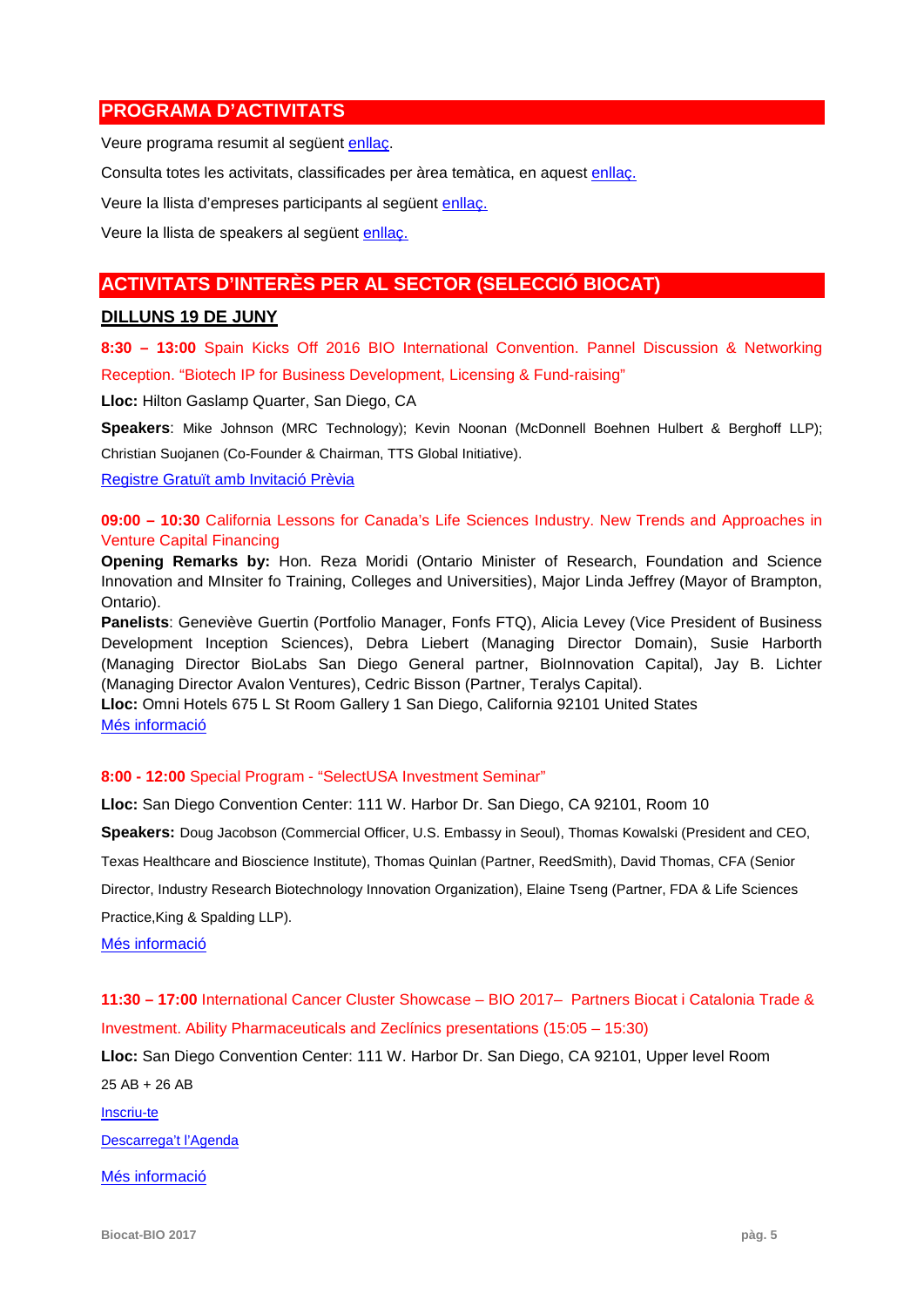# **13:00 - 14:15** Special Program – *"* Mapping the Economic DNA of a Genomics Cluster, A San Diego Case Study"

**Lloc:** San Diego Convention Center: 111 W. Harbor Dr. San Diego, CA 92101, Room 2 [Més informació](https://mybio.org/event/member/370504?_ga=2.149685942.1223732066.1493720747-20844811.1486057355)

## **13:00 – 17:00** Special Program – "One Health Day: Program and Reception"

**Lloc:** San Diego Convention Center: 111 W. Harbor Dr. San Diego, CA 92101, Room 6C **Speakers**: Laura Kahn, MPH, MD, MPP (Research Scholar, Woodrow Wilson School of Public and International Affairs, Princeton Universit. Co-Founder, One Health Initi), Dr. William Karesh, DVM (Executive Vice President for Health and Policy, EcoHealth Alliance).

[Més informació](https://mybio.org/event/member/370542?_ga=1.118384394.20844811.1486057355)

**14:30- 15:45** Special Program – "Contract Workshop: Best Practice Indemnification Provisions" **Lloc:** San Diego Convention Center: 111 W. Harbor Dr. San Diego, CA 92101, Room 10 **Speakers**: Frank Goudsmit (SVP, Life Sciences Chubb Insurance) [Més informació](https://mybio.org/event/member/360491?_ga=2.35153825.1629456794.1494247182-20844811.1486057355)

**14:30- 15:45** Super Session *–* "So Many Choices: What's the Right Biomanufacturing Strategy for Me" **Lloc:** San Diego Convention Center: 111 W. Harbor Dr. San Diego, CA 92101, Room 6B **Speakers**: Som Chattopadhyay (Vice President, Supply Chain Amgen), Steve Lam (Senior Vice President, Biologics Patheon), Matt Ottmer (Chief Operating Officer, Momenta), Johannes Roebers, PhD (Chief Executive Officer Cilatus BioPharma AG).

[Més informació](https://mybio.org/event/member/360556?_ga=1.231687196.20844811.1486057355)

# **16:00 - 17:00** Special Program – "Implementing Innovative Technologies to Improve Efficiency and Quality of Biopharmaceutical Products"

**Lloc:** San Diego Convention Center: 111 W. Harbor Dr. San Diego, CA 92101, Room 10 **Speakers**: Franqui Jimenez, PhD (Sr. Director, MSAT Sanofi Genzyme), Mr. Rahul Singhvi, MBA (ScD Chief Operating Officer Takeda Vaccine Business Unit). **Moderator:** Earl Dye, PhD (Director Regulatory Policy Genentech).

[Més informació](https://mybio.org/event/member/360503?_ga=1.127421326.20844811.1486057355)

## **16:00 – 17:00** Session: State of the Innovation Industry

**Lloc**: San Diego Convention Center: 111 W. Harbor Dr. San Diego, CA 92101, Room 8 **Speakers:** [Richard Harrison, PhD](https://mybio.org/profile/member/1477671) (Chief Scientific Officer [Clarivate Analytics\)](https://mybio.org/exhibitor/member/197784) Jeremy Springhorn, PhD (Partner, Corporate Development Flagship Pioneering) David Thomas, CFA (Senior Director, Industry Research Biotechnology Innovation Organization). [Més informació](https://mybio.org/event/member/360606?mkt_tok=eyJpIjoiWW1FME5UZzRZV0UxWWpVNCIsInQiOiJ6T1Q5cG5CRlwvZndMamR5S01TOVlINm94U0dGWlpsckJEenVyUFlCeTRhZkt3N2VGZUxqZ1orZXdVVHhsZkgrZ05mck95b05YakV1bk4xN2ZaRjhKblphUUQxUVwvY2ZOS09ua1plYTI2SDg4eThaZnp5dStvVU55Q280R0oyZHBnIn0%3D)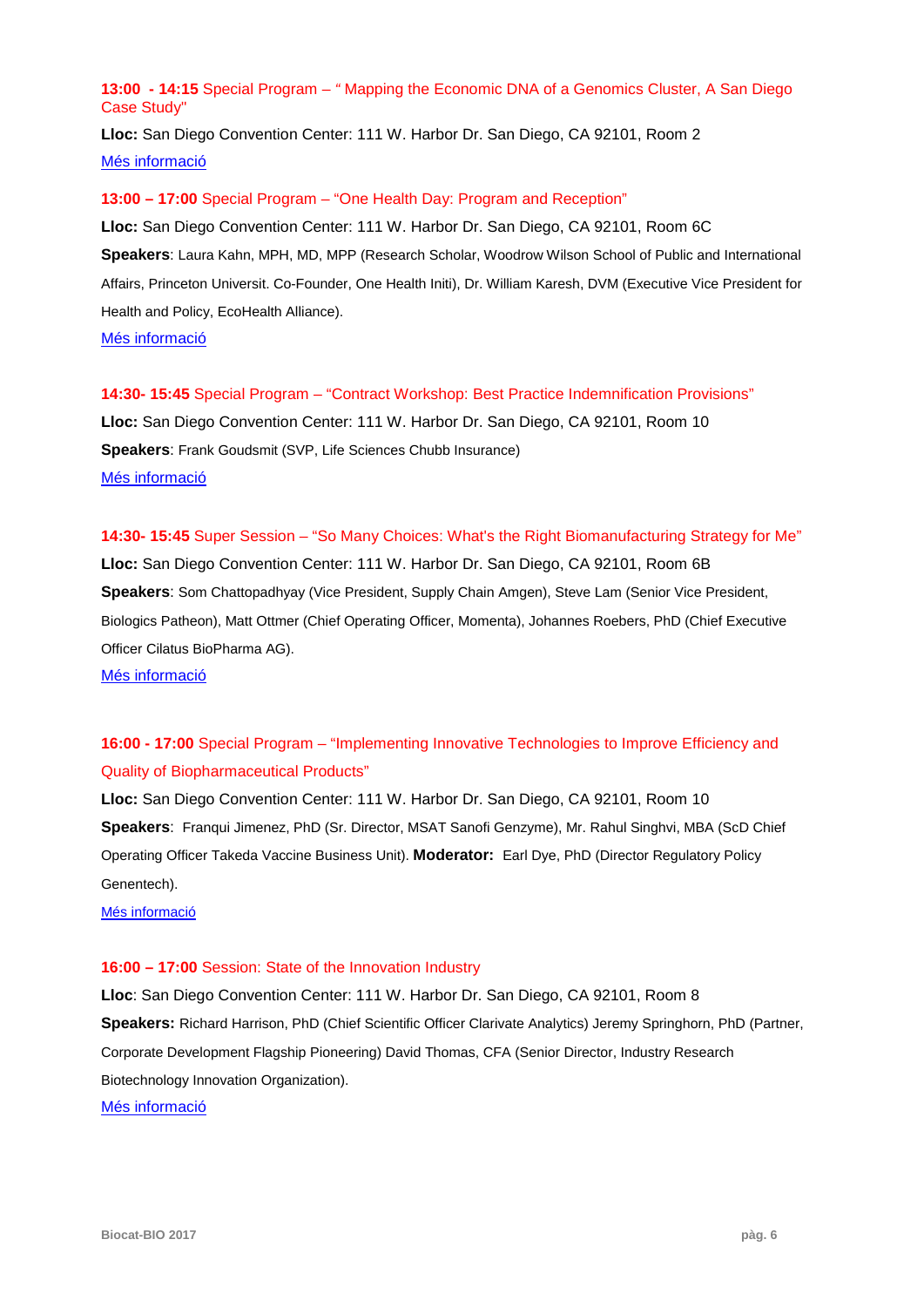#### **18:30 – 20:30** Welcome Reception at Petco Park\*

**Lloc:** Petco Park, 100 Park Blvd, San Diego, CA 92101, EE. UU.

\* Accés amb el Registre "Convention Access" o ""Convention Access & Partnering".

# **DIMARTS 20 DE JUNY**

**07:30 – 08:45** Special Program – "Breakfast Session: AI - Opportunities and Challenges in Transforming the Biopharma Value Chain"

**Lloc:** San Diego Convention Center: 111 W. Harbor Dr. San Diego, CA 92101, Room 28ABC

**Speakers**: Dr Atul Butte (Director, UCSF Institute for Computational Health Sciences), Jackie Hunter (Chief Executive Officer, Benevolent AI ) Nathan (Price Associate Director, Institute for Systems Biology). **Moderator:** Pamela Spence (Global Life Sciences Industry Leader, EY).

[Més informació](https://mybio.org/event/member/365612?_ga=2.123610059.1168681251.1493719218-20844811.1486057355)

# **8:45 – 12:15** Special Programs – "Readers' Choice: BioTech Primer Weekly Top Topics"

**Lloc:** San Diego Convention Center: 111 W. Harbor Dr. San Diego, CA 92101, Room 10 [Més informació](https://mybio.org/event/member/360561?_ga=2.188098408.1168681251.1493719218-20844811.1486057355)

# **9:00 – 10:30** Tuesday Keynote\*

\*Open to Convention Access and Partnering Attendees only. Speaker to be confirmed. (Keynote **Lloc:** San Diego Convention Center: 111 W. Harbor Dr. San Diego, CA 92101, Ballroom 20 **Speakers:** James Cameron ex-Former Primer Minister United Kingdom and Ann Romneys, Patient Advocate and Global Ambassador of the Ann Romney Center for Neurologic Diseases). [Més informació](http://convention.bio.org/keynote/?_ga=2.172792171.973941732.1495123640-1327026833.1490778896)

## **12:15 – 13:30** Super Session – ["Dealmakers' Intentions: 2017 Market Outlook"](https://mybio.org/event/member/370536)

**Lloc:** San Diego Convention Center: 111 W. Harbor Dr. San Diego, CA 92101 Room 6B

**Speakers**: Dr. Paul Biondi (Senior Vice President & Head of Business Development, Bristol Myers Squibb), David Thomas, CFA (Senior Director, Industry Research, Biotechnology Innovation Organization), Patrick Verheyen (Global Head, Janssen Business Development Pharmaceutical Companies of Johnson & Johnson). **Moderator:** Neel Patel (Managing Director, Commercial Strategy & Planning, inVentiv Health Consulting).

[Més informació](https://mybio.org/event/member/370536?_ga=2.141625650.1223732066.1493720747-20844811.1486057355)

# **12:15 – 13:30** Super Session – "Our Common Goal: Ensuring Access and Affordability of Innovative Medicines"

**Lloc:** San Diego Convention Center: 111 W. Harbor Dr. San Diego, CA 92101 Room 6A

**Speakers**: Jeffrey Berkowitz (Former Executive Vice President, UnitedHealth Group/Optum; CEO Optum International), Jeremy Levin, MB, DPhil, BChir (Chairman of the Board of Directors and Chief Executive Officer, Ovid Therapeutics), David Meeker, MD (Executive Vice President and Head Sanofi Genzyme, Sanofi Genzyme), Dr. Steven Miller, MD (SVP & CMO, Research and Clinical Sciences, Express Scripts, Inc.). **Moderator:** Ron Cohen, MD (President & CEO, Acorda Therapeutics).

[Més informació](https://mybio.org/event/member/361154?_ga=2.120196104.1223732066.1493720747-20844811.1486057355)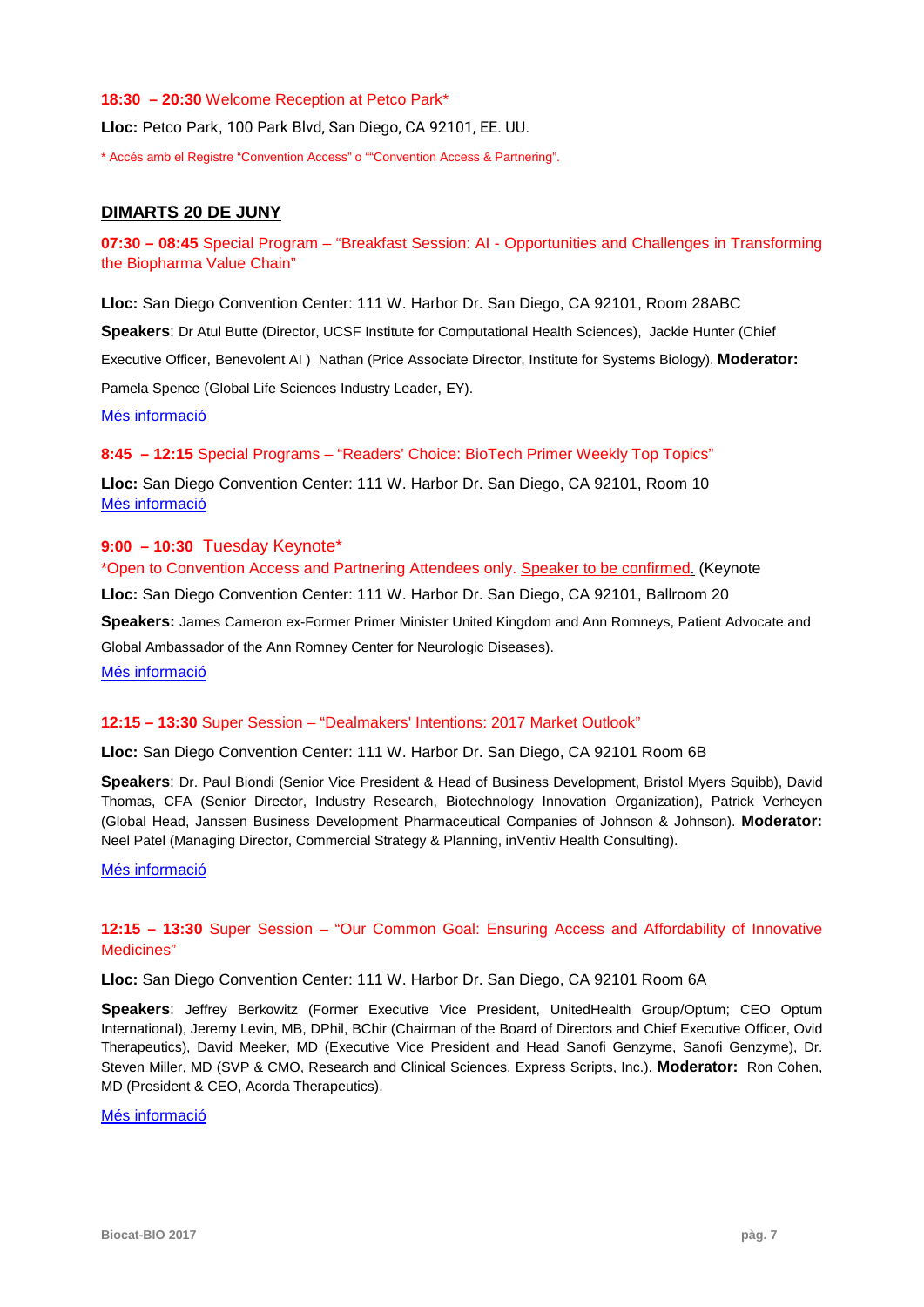#### **16:15 – 17:15** Special Program – ["What in the World is Real World Evidence?"](https://mybio.org/event/member/360559?_ga=2.221004760.1168681251.1493719218-20844811.1486057355)

**Lloc:** San Diego Convention Center: 111 W. Harbor Dr. San Diego, CA 92101 Room 10

**Speakers**: John Crowley (President & Chief Executive Officer, Amicus Therapeutics, Inc.), Ms. Iya Khalil (Chief Commercial Officer and Co-Founder, GNS Healthcare), Steve Peskin (Senior Medical Directo/Pilot Lead, Horizon Healthcare Innovations, A Horizaon Blue Cross Bule Shield of New Jersey company). **Moderator:** Robert Goldberg (Vice President and Co-Founder, Center for Medicine in the Public Interest).

[Més informació](https://mybio.org/event/member/360559?_ga=2.193473645.1168681251.1493719218-20844811.1486057355)

#### **17:00 – 18:30** Hospitality Reception – Spanish Pavilion

**Lloc:** San Diego Convention Center: 111 W. Harbor Dr. San Diego, CA 92101 Booth 5315.

Obert a tots els delegats de la fira.

#### **17:00 – 18:00** Digital Health Meetup

**Lloc**: San Diego Convention Center: 111 W. Harbor Dr. San Diego, CA 92101 Exhibition Area

[Més informació](https://www.meetup.com/es-ES/BIO-International-Convention-Meetup/events/238962440/?eventId=238962440)

## **DIMECRES 21 DE JUNY**

#### **9:00 – 10:30** Wednesday Keynote\*

\*Open to Convention Access and Partnering Attendees only. Speaker to be confirmed. (Keynote

**Speakers:** James Cameron ex-Former Primer Minister United Kingdom and Ann Romneys, Patient Advocate and Global Ambassador of the Ann Romney Center for Neurologic Diseases).

**Lloc:** San Diego Convention Center: 111 W. Harbor Dr. San Diego, CA 92101, Ballroom 20

#### [Més informació](http://convention.bio.org/keynote/?_ga=2.172792171.973941732.1495123640-1327026833.1490778896)

#### **10:00** Reunió Delegació Espanyola amb la Delegació Oficial de l'Estat de Texas

**Lloc:** San Diego Convention Center: 111 W. Harbor Dr. San Diego, CA 92101, Room 23B Upper Level).

L'objectiu d'aquesta trobada és explicar les oportunitats i avantatges que ofereix aquest estat per a les empreses del sector de la biotecnologia i les ciències de la vida.

**Speakers:** Rolando Pablos, Texas Secretary of Sate i Bryan Daniel, Executive Director of the Governor´s Economic Development Team.

Confirmar assistència per correu electrònic a: sanidadbiotec@icex.es

#### **12:15 – 13:30** Supersession – The Trade and Investment Policies of the Trump Administration

**Lloc:** San Diego Convention Center: 111 W. Harbor Dr. San Diego, CA 92101 [Room 6A](https://www.meetup.com/es-ES/BIO-International-Convention-Meetup/events/238958994/?eventId=238958994)

[Més informació](https://mybio.org/event/member/370543?_ga=2.216039062.149152874.1494324975-20844811.1486057355)

#### **13:00 – 13:15** Global Innovation Hubs – The BioRegion of Catalonia Presentation – 5 reasons to invest

**Lloc:** (The Spotlight Theatre in the Sails Pavilion, San Diego Convention Center. San Diego Convention Center: 111 W. Harbor Dr. San Diego, CA 92101).

#### **13:45 – 13:15** Fireside Chat with Kathleen "Kate" Rubins, PhD, Astronaut, NASA

**Lloc:** San Diego Convention Center: 111 W. Harbor Dr. San Diego, CA 92101 Room 5B

**Speakers:** Kathleen Rubins, Kathleen Rubins (Astronaut, NASA)

[Més informació](https://mybio.org/event/member/360558)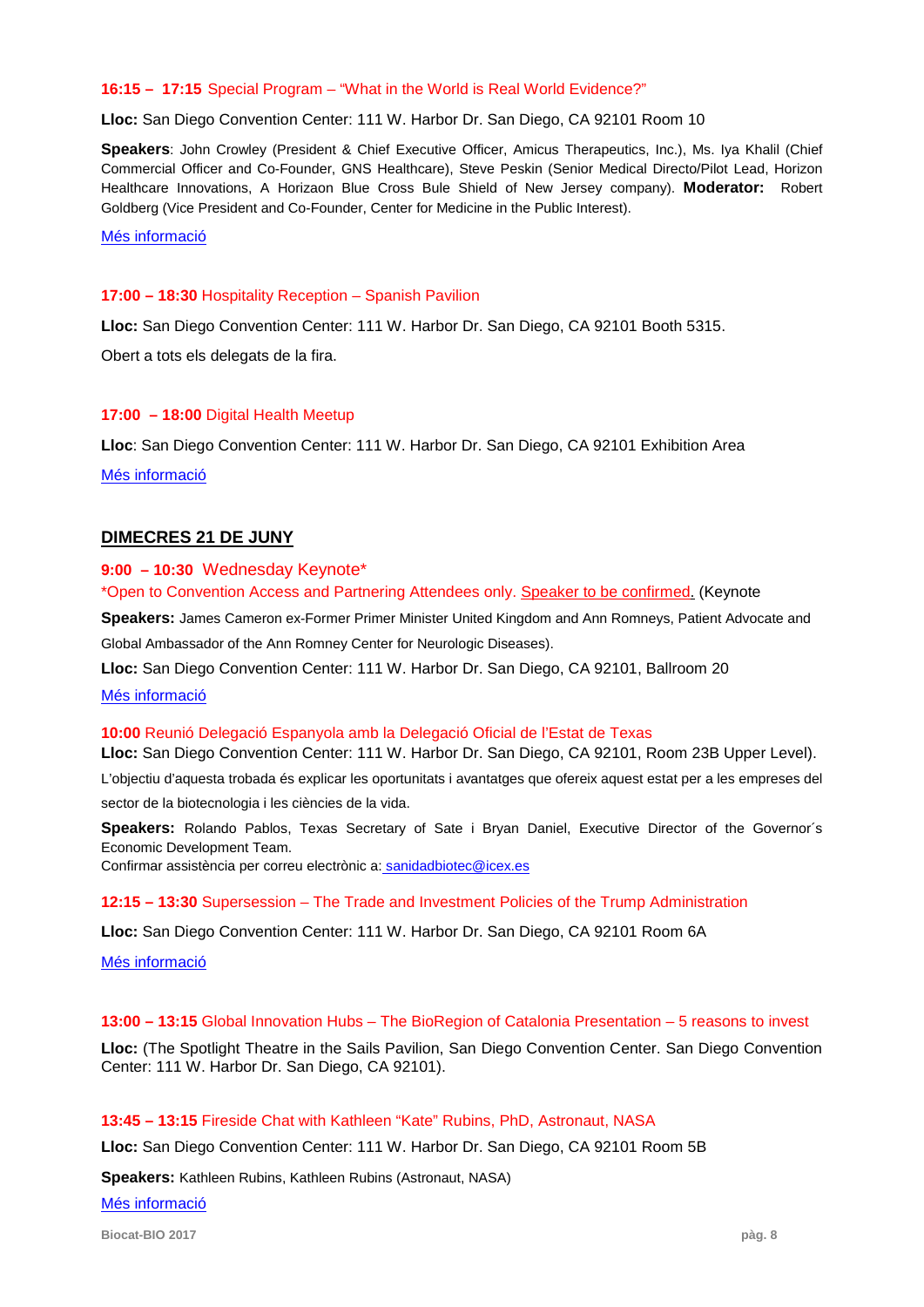1**5:00 – 16:00** Speed Networking Session for Existing and Prospective Women In Bio Members Meetup **Lloc:** San Diego Convention Center: 111 W. Harbor Dr. San Diego, CA 92101 Exhibition Area booth 321 [Més informació](https://www.meetup.com/es-ES/BIO-International-Convention-Meetup/events/238958994/?eventId=238958994)

**16:00 –** Oryzon Genomics Company Presentation – headquartered in Barcelona, Spain, with U.S. corporate office in Cambridge, MA (one of the European leaders in the development of epigeneticsbased therapeutics) will present its innovation for the selective inhibitor of the LSD1, ORY-1001, aimed to patients with acute leukemia. Products ORY-2001 and ORY-3001 aimed to neurodegenerative and neuroinflammatory disorders will be also explained.

Lloc: San Diego Convention Center: 111 W. Harbor Dr. San Diego, CA 92101, Theater 4

# **16:30 – 17:30** Patient Advocacy Meetup

**Lloc:** San Diego Convention Center: 111 W. Harbor Dr. San Diego, CA 92101 Exhibition Area booth 321)

[Més informació](https://www.meetup.com/es-ES/BIO-International-Convention-Meetup/events/238954063/?eventId=238954063)

# **19:00 pm – 21:00** Wednesday Reception in San Diego Gaslamp Quarter\*

**Lloc:** San Diego Gaslamp Quarter *(pendent confirmació localització exacte).*

\* Accés amb el Registre "Convention Access" o ""Convention Access & Partnering"

# **DIJOUS 22 DE JUNY**

**13:00 - 14:15** Super Session – ["The Scientific American WorldView Super Session: Wrapping Up and](https://mybio.org/event/member/367670?_ga=2.125837389.1168681251.1493719218-20844811.1486057355) 

## [Looking Forward"](https://mybio.org/event/member/367670?_ga=2.125837389.1168681251.1493719218-20844811.1486057355)

**Lloc:** San Diego Convention Center: 111 W. Harbor Dr. San Diego, CA 92101 Room 6A

Moderator: Andrew Marshall (Chief Editor, Nature Biotechnology).

[Més informació](https://mybio.org/event/member/367670?_ga=2.188745451.1168681251.1493719218-20844811.1486057355)

# **INFORMACIÓ TURÍSTICA**

## **Informació Important abans del viatge:**

Us recordem que des del 2009, tots els ciutadans espanyols que viatgin a EUA per menys de 90 dies han de registrar-se per internet i obtenir una autorització electrònica **(ESTA)** abans de volar per poder entrar a USA. El preu d'aquest tràmit és de 14 US\$, i s'ha de realitzar a través del següent enllac. Aquesta autorització té vigència per dos anys.

- [Informació turística](https://www.sandiego.org/) de San Diego
- [Mapa](http://www.gostreetmaps.com/san-diego.html) de San Diego

## **Getting Around San Diego** *(informació en anglès)*

#### **SHUTTLES**

San Diego shuttle services are a convenient way to navigate the city and are ideal for [airport pick-ups](http://www.san.org/parking-transportation/shuttles)  [and drop-offs.](http://www.san.org/parking-transportation/shuttles) Shuttle service from the airport is available at the transportation plazas across from the San Diego Airport Terminals 1 and 2, and curbside from the Commuter Terminal.